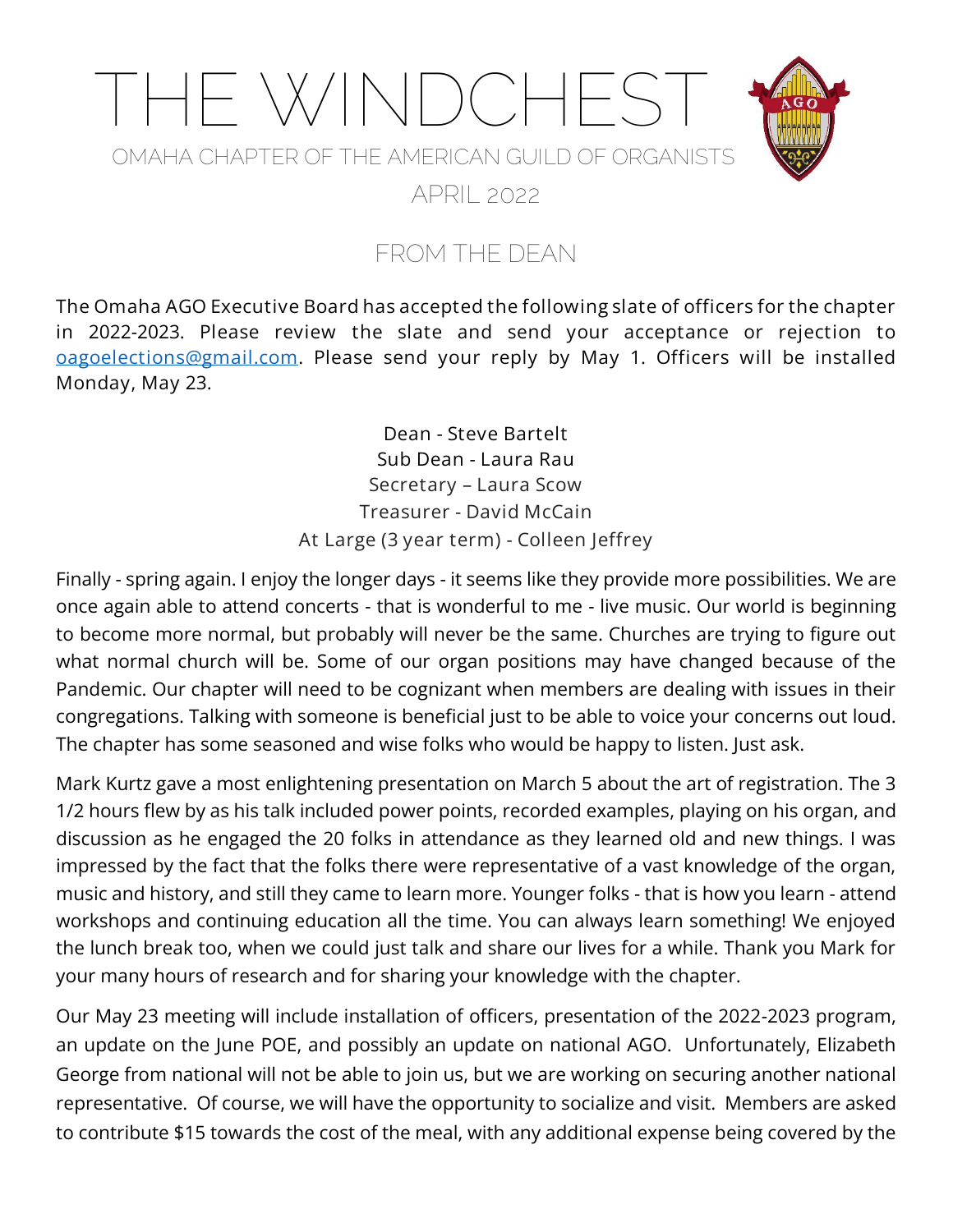chapter. Advance reservations will be a must via text or phone call to Jean Johnson at (402) 670- 8177 or via email to [jean.johnson.8@cox.net.](mailto:jean.johnson.8@cox.net)

Does anyone know where the Wayne Leupold books are that the chapter owns?

The Pipe Organ Encounter is scheduled for June 19-25. Chapter members are needed to help with this event. Jeff would like you to volunteer and he will also be calling to schedule.

I look forward to further conversation over dinner on May 23. Please join me.

Blessings,

Jean Johnson, Dean

### UPCOMING CHAPTER EVENTS

**April 30th meeting cancelled!**

Unfortunately, our plans for the "Pipes and Pizza" event did not work out. The Board has decided to cancel this event. Be sure to spread the word to anyone you know who was planning to attend.

**May 23** – Our end of the season dinner meeting takes place at First Presbyterian Church, 1220 Bellevue Boulevard South, Bellevue, beginning at 6 p.m. A catered meal will be served. Program includes a short recital by Dirk Lindner, installation of officers, presentation of the 2022-2023 program, an update on the June POE, and possibly an update on national AGO. Unfortunately, Elizabeth George from national will not be able to join us, but we are working on securing another national representative. Of course, we will have the opportunity to socialize and visit. Members are asked to contribute \$15 towards the cost of the meal, with any additional expense being covered by the chapter. Advance reservations will be a must via text or phone call to Jean Johnson at (402) 670-8177 or via email to jean.johnson.8@cox.net.

# RIVER CITY RINGERS IS RECRUITING RINGERS TO AUDITION FOR OUR FALL 2022 SEASON

The River City Ringers, Omaha's community handbell choir, will be holding auditions in May for our Fall 2022 Season. Auditions will be held on May 12 and May 14 at Augustana Lutheran Church. As church musicians I know that many of you wear several hats at your church and one of those hats may be handbell choir director. You or your ringers may have not heard us perform. Please go to the River City Ringers YouTube channel. We have video of many of our past performances available there. If you have anyone in your handbell group (or you, for that matter) that you think would be interested and has the ability to ring with us please give them my contact information so that I can reach out to them with more information. Phone: 402-212-1748 Email: [rickrichards5008@yahoo.com](mailto:rickrichards5008@yahoo.com) Thanks for your help!